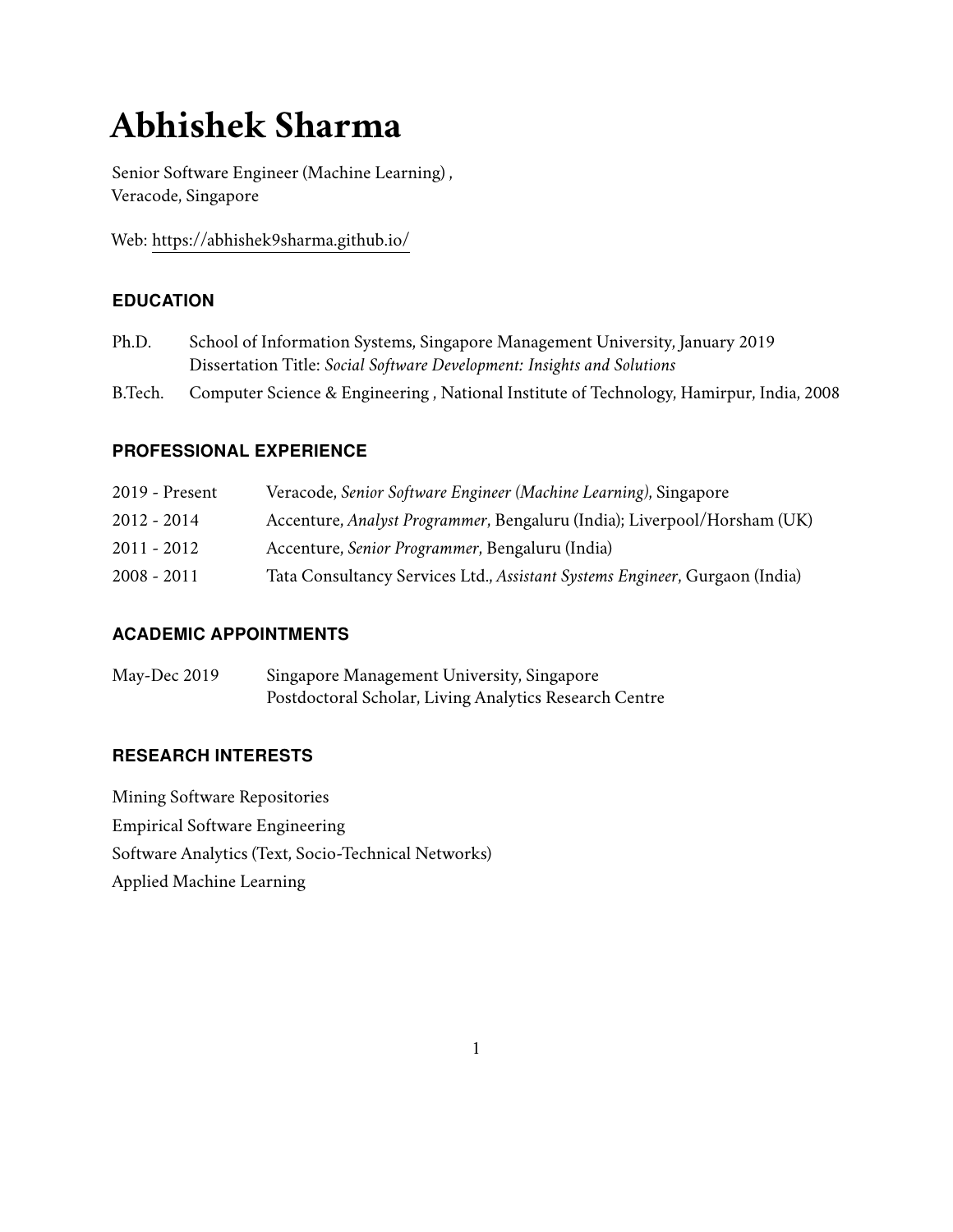#### **PUBLICATIONS**

#### **Peer-Reviewed Journal Articles**

- 2021 Bowen Xu, Thong Hoang, **Abhishek Sharma**, Chengran Yang, Xin Xia, and David Lo. Post2vec: Learning distributed representations of stack overflow posts. *IEEE Transactions on Software Engineering*, pages 1–1, 2021
- 2021 Gede Artha Azriadi Prana, **Abhishek Sharma**, Lwin Khin Shar, Darius Foo, Andrew E Santosa, Asankhaya Sharma, and David Lo. Out of sight, out of mind? how vulnerable dependencies affect open-source projects. *Empirical Software Engineering*, 26(4):1–34, 2021
- 2020 Agus Sulistya, Gede Artha Azriadi Prana, **Abhishek Sharma**, David Lo, and Christoph Treude. Sieve: Helping developers sift wheat from chaff via cross-platform analysis. *Empirical Software Engineering*, 25(1):996–1030, 2020
- 2018 **Abhishek Sharma**, Yuan Tian, Agus Sulistya, Dinusha Wijedasa, and David Lo. Recommending who to follow in the software engineering twitter space. *ACM Transactions on Software Engineering and Methodology (TOSEM)*, 27(4):16:1–16:33, October 2018

#### **Peer-Reviewed Conference Proceedings**

- 2020 Yang Chen, Andrew E Santosa, Ang Ming Yi, **Abhishek Sharma**, Asankhaya Sharma, and David Lo. A machine learning approach for vulnerability curation. In *In IEEE/ACM 17th International Conference on Mining Software Repositories (MSR), ACM*, 2020
- 2017 Yuan Tian, Ferdian Thung, **Abhishek Sharma**, and David Lo. Apibot: Question answering bot for api documentation. In *Proceedings of the 32nd IEEE/ACM International Conference on Automated Software Engineering*, ASE 2017, pages 153–158. IEEE Press, 2017
- 2017 Xin Xia, David Lo, Lingfeng Bao, **Abhishek Sharma**, and Shanping Li. Personality and project success: Insights from a large-scale study with professionals. In *Proceedings of the International Conference on Software Maintenance and Evolution (ICSME)*, pages 318–328. IEEE, 2017
- 2017 **Abhishek Sharma**, Ferdian Thung, Pavneet Singh Kochhar, Agus Sulistya, and David Lo. Cataloging github repositories. In *Proceedings of the 21st International Conference on Evaluation and Assessment in Software Engineering*, EASE'17, pages 314–319. ACM, 2017
- 2017 **Abhishek Sharma**, Yuan Tian, Agus Sulistya, David Lo, and Aiko Fallas Yamashita. Harnessing twitter to support serendipitous learning of developers. In *Proceedings of the 24th International Conference on Software Analysis, Evolution and Reengineering (SANER)*, pages 387–391. IEEE, 2017
- 2016 Agus Sulistya, **Abhishek Sharma**, and David Lo. Spiteful, one-off, and kind: Predicting customer feedback behavior on twitter. In *2015 IEEE International Conference on International Conference on Social Informatics (SocInfo)*, pages 368–381. Springer, 2016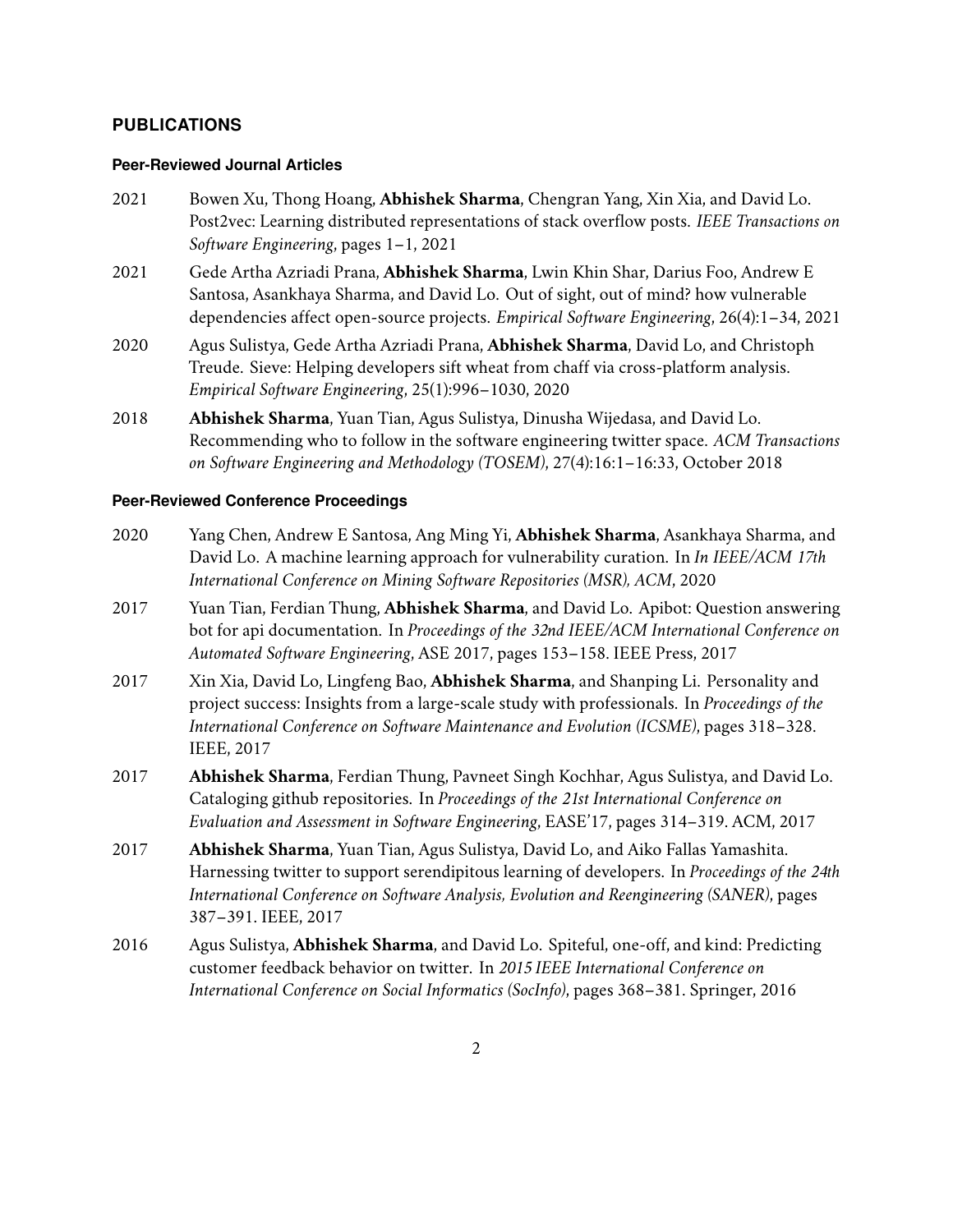- 2016 Doyen Sahoo, **Abhishek Sharma**, Steven CH Hoi, and Peilin Zhao. Temporal kernel descriptors for learning with time-sensitive patterns. In *Proceedings of the 2016 SIAM International Conference on Data Mining*, pages 540–548. SIAM, 2016
- 2015 **Abhishek Sharma**, Yuan Tian, and David Lo. What's hot in software engineering twitter space? In *Proceedings of the International Conference on Software Maintenance and Evolution (ICSME)*, pages 541–545. IEEE, 2015
- 2015 **Abhishek Sharma**, Yuan Tian, and David Lo. Nirmal: Automatic identification of software relevant tweets leveraging language model. In *Proceedings of the 22nd International Conference on Software Analysis, Evolution and Reengineering (SANER)*, pages 449–458. IEEE, 2015

## **AWARDS**

- 2020 ACM SIGSOFT Distinguished Paper Award MSR'2020
- 2017 Best Paper Award in the ERA track of SANER'2017
- 2014 SMU Ph.D. Scholarship for 4 years
- 2008 TCS Initial Learning Program Top Performer

# **TEACHING EXPERIENCE**

#### **Singapore Management University**

- IS111 *Introduction to Programming* (Aug-Nov'2018 : Graduate Instructor)
- IS110 *Information Systems and Innovation* (Aug-Dec'2017: Graduate Teaching Assistant)
- IS201 *Object Oriented Application Development* ( Jan-April '2016 : Graduate Teaching Assistant)

## **SERVICE**

## **Program Committee Member**

*Automated Software Engineering (ASE) 2021 Industry Showcase track Mining Software Repositories (MSR) 2018 Mining Challenge*

#### **Peer Reviewer**

*Transactions on Software Engineering (TSE) Journal of Software: Evolution and Process (JSEP)*